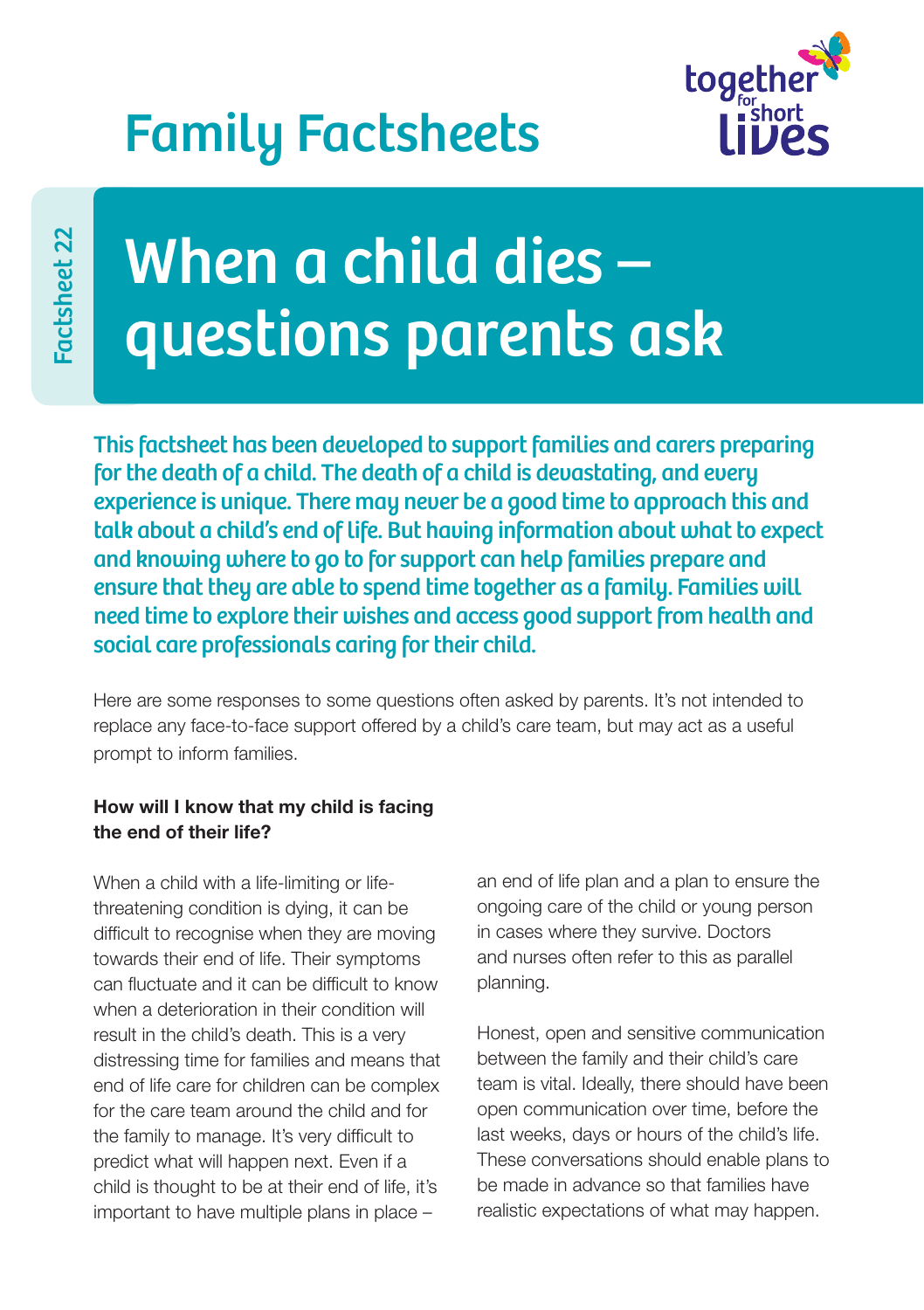

#### What about our wishes for our child's end of life?

Professionals caring for seriously ill children often talk about an Advanced Care Plan or an end of life plan. Sometimes these plans have other names, for example an end of life wishes document.

An end of life plan captures the discussions between families and professionals about a child's care and brings together a family's wishes and the needs of their child into a practical plan relating to care at the time of death. Having this plan in place ensures the best quality of life for the child, and the best possible death. If you are not sure about what plans are in place, do talk to those professionals who are caring for your child.

#### Do we have a say on where our child dies?

Every child's needs will be unique, and choices about where end of life care will be provided depends on many factors

including the child's individual care needs, the family's preferences and doctor and medical team's opinion about treatment, and where the care can be delivered safely. At all times professionals will ensure that decisions taken are in the child's best interests and that the child's welfare is central to all considerations. However, the family's preferred choice of the place of their child's end of life care may be limited by local resources and the child's condition.

It's important that when the time comes, loved ones are close by, with privacy and space, whether the death occurs in hospital, at home or in a children's hospice.

Options for where end of life care may take place should be discussed as part of the end of life planning. It is important that families discuss their wishes with the team caring for their child.

Every effort should be made to support the family (parents, siblings, grandparents and other extended family) to spend time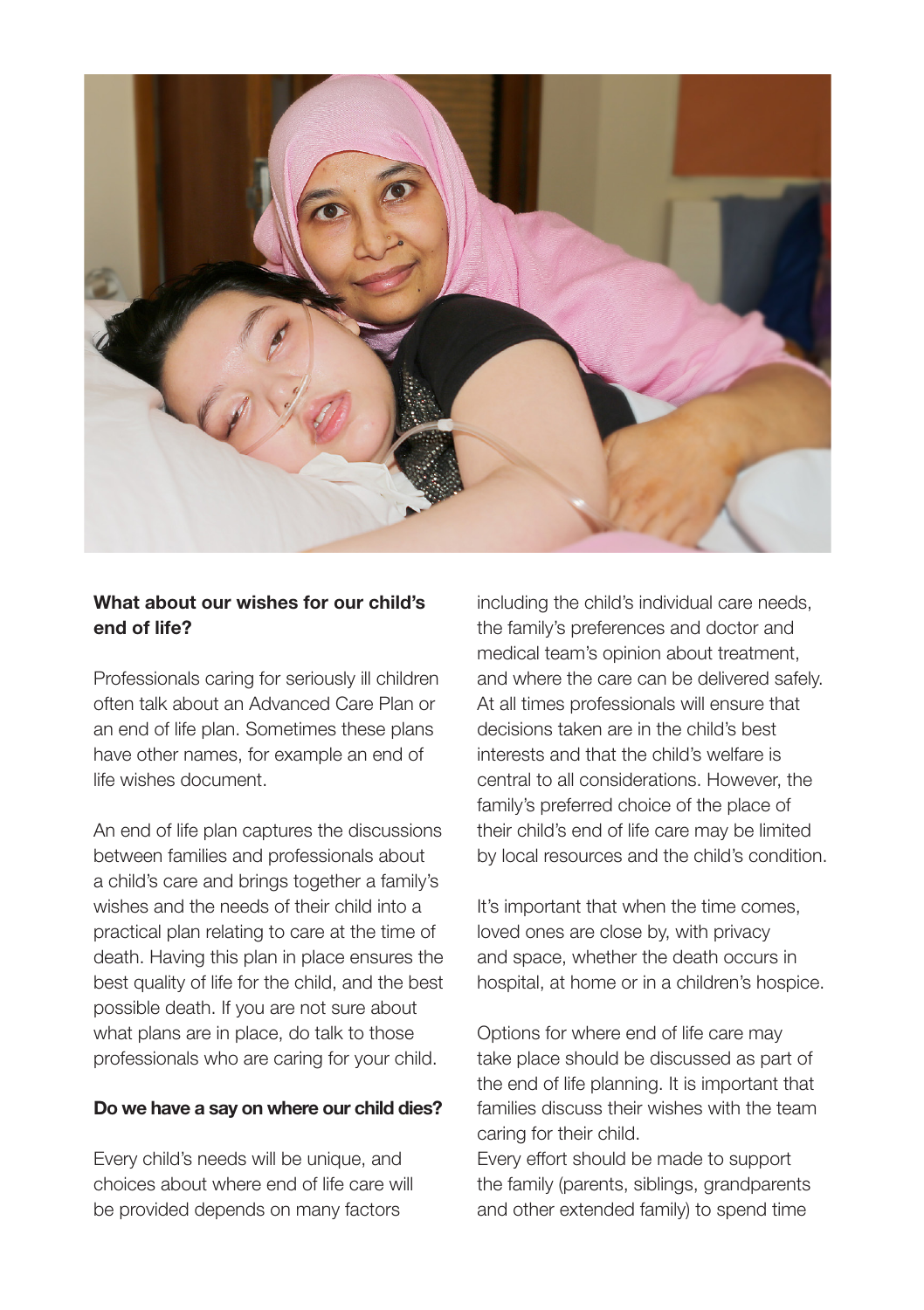together, caring for their child and building memories that they can cherish in the months and years to come.

#### What happens after their death?

Families need to have time and privacy with their child in the hours and days following their death. They need to know that almost anything they decide is possible, including moving the child's body to another place. There are special cooling mattresses that can be used to enable a child's body to be taken home. Some families may choose to use the 'cool room' at a children's hospice. It's important for families to explore what's possible with the team caring for their child. It can be helpful for families to care for their child's body during the hours or days after their death. This may be the only time when they feel that they can truly 'parent' their child, free from medical equipment, tubes and monitors. Some families may wish to take a lock of their child's hair, make hand or footprints and some like to take photographs of their child at peace.

Some families will want to carry out cultural rituals or have spiritual wishes which are individual to them. These needs should be discussed and the family supported to achieve these important rituals which can help to bring healing and closure.

Discussions about post-mortem may need to take place and families will need sensitive and clear information to help them with any decisions about this. There are a number of reasons for a post mortem to be carried out, whether this is the choice of the family, a coroner's request or a request from professionals caring for the child.



#### What support will be available for bereaved families?

Bereavement is unique to every individual. Families start to grieve from the moment they find out their child is likely to die young and they will need bereavement support throughout their child's life, death and beyond.

No one knows how they will feel or react after the death of a child. People describe a 'rollercoaster' of emotions, ranging from numbness to furious anger, profound sadness to perhaps a certain relief. Some parents may wonder if they will ever feel positive or happy again. It is important for families to trust their own instincts about what is right for them as individuals. Other family members and friends may experience or express grief differently, which can be difficult. Children grieve in different ways to adults and the bereavement needs of brothers and sisters and other children should be recognised and supported.

Children's hospices offer bereavement support to families and there are lots of specialist bereavement charities. Visit Together for Short Lives' website or call the Together for Families Helpline to explore what support is available locally.